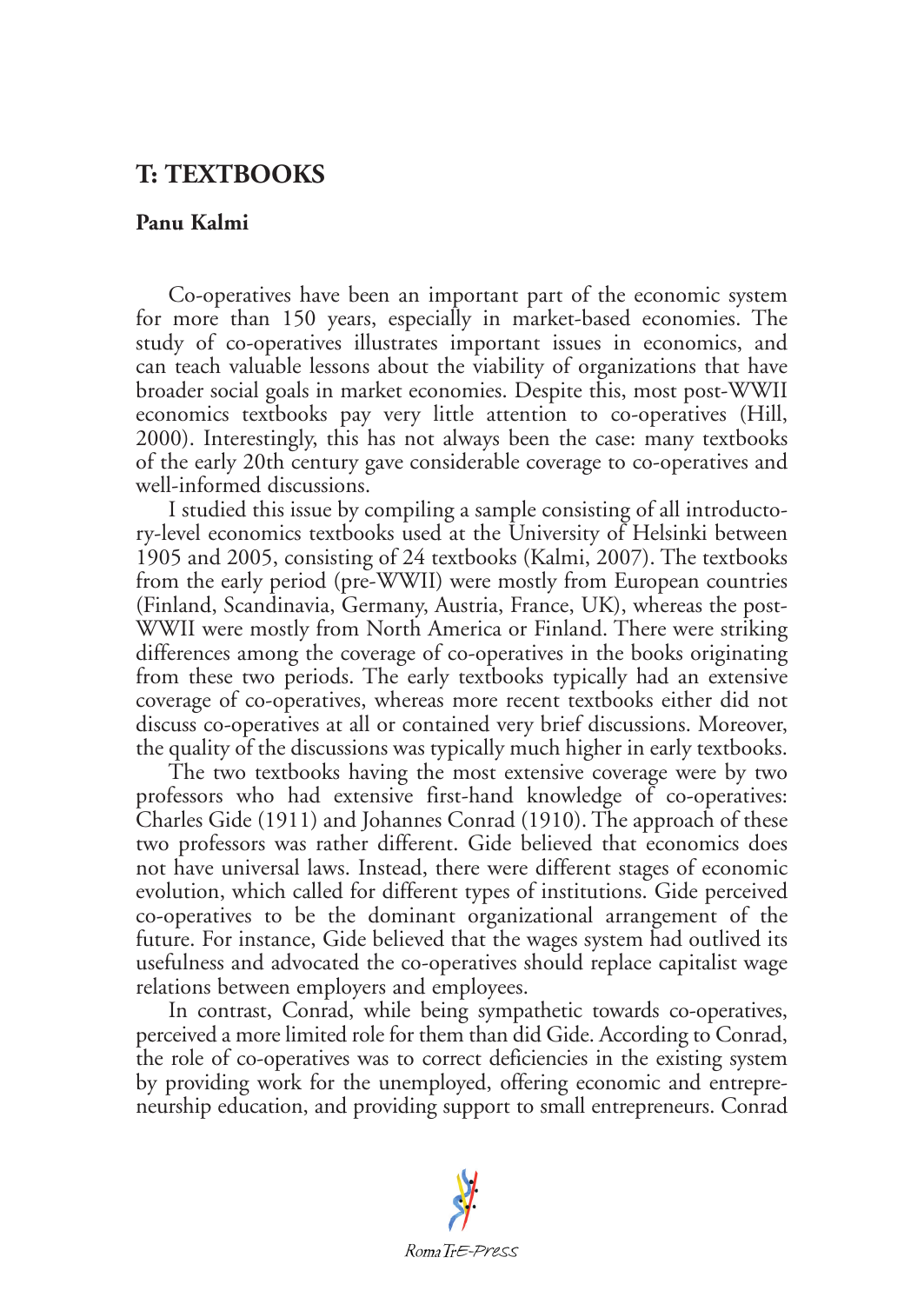thought that co-operatives supported the market system also by providing an antidote to revolutionary socialism.

Alfred Marshall (1961-1920) also discussed co-operatives in his *Principles*. He argued that worker co-operatives improved work incentives and required fewer resources devoted to work supervision. He envisaged that in the future there might emerge a new managerial class with more 'social temper' and hoped for a more widespread familiarity with principles of co-operation, through increased general education.

Other topics widely discussed in the early textbooks included the impact of co-operatives in income distribution, the relationship between employees and managers, use of non-member work force, and the relationship between risk and the operation of co-operatives. In this way, the textbooks anticipated many themes that resurfaced in economics literature much later. There were also a significant number of pages devoted to co-operatives in the most common US textbooks of the early 20th century, though somewhat less extensively than in the leading European textbooks.

As noted earlier, the quantity and quality of discussions related to co-operatives declined drastically after the Second World War. Samuelson (1970), arguably the most important 20th century textbook in economics, provides a good illustration of this. Samuelson's book makes no mentions of co-operatives, even failing to list them among various business organizations. Nevertheless, it contains many institutional discussions where co-operatives could potentially have been mentioned. The neglect of co-operatives in Samuelson likely contributed to their omission from many successive (and less important) textbooks, even though it was not the first textbook to give such short shrift to co-operatives.

The interesting question is what contributed to this neglect. I argued in my article that the changing economic importance of co-operatives is unlikely to be an explanation. By most measures, such as membership rates and market shares, the economic importance of co-operatives increased, not declined, during the 20th century. Instead, I propose that the reason is internal to economics. The main plausible candidate appears to be the doctrinal shift from institutional economics to formal neoclassical economics.

Even there the relation is not straightforward. Unlike leading economics journals, economics textbooks up to this day (perhaps especially in the Anglo-Saxon tradition) have contained lengthy institutional discussions. Nor were early textbooks anti-theoretical. However, it can be argued that the formal revolution of economics has focused on the work of markets and governments in the form of economic engineering. Organizations somewhere in between markets and governments, such as co-operatives, have